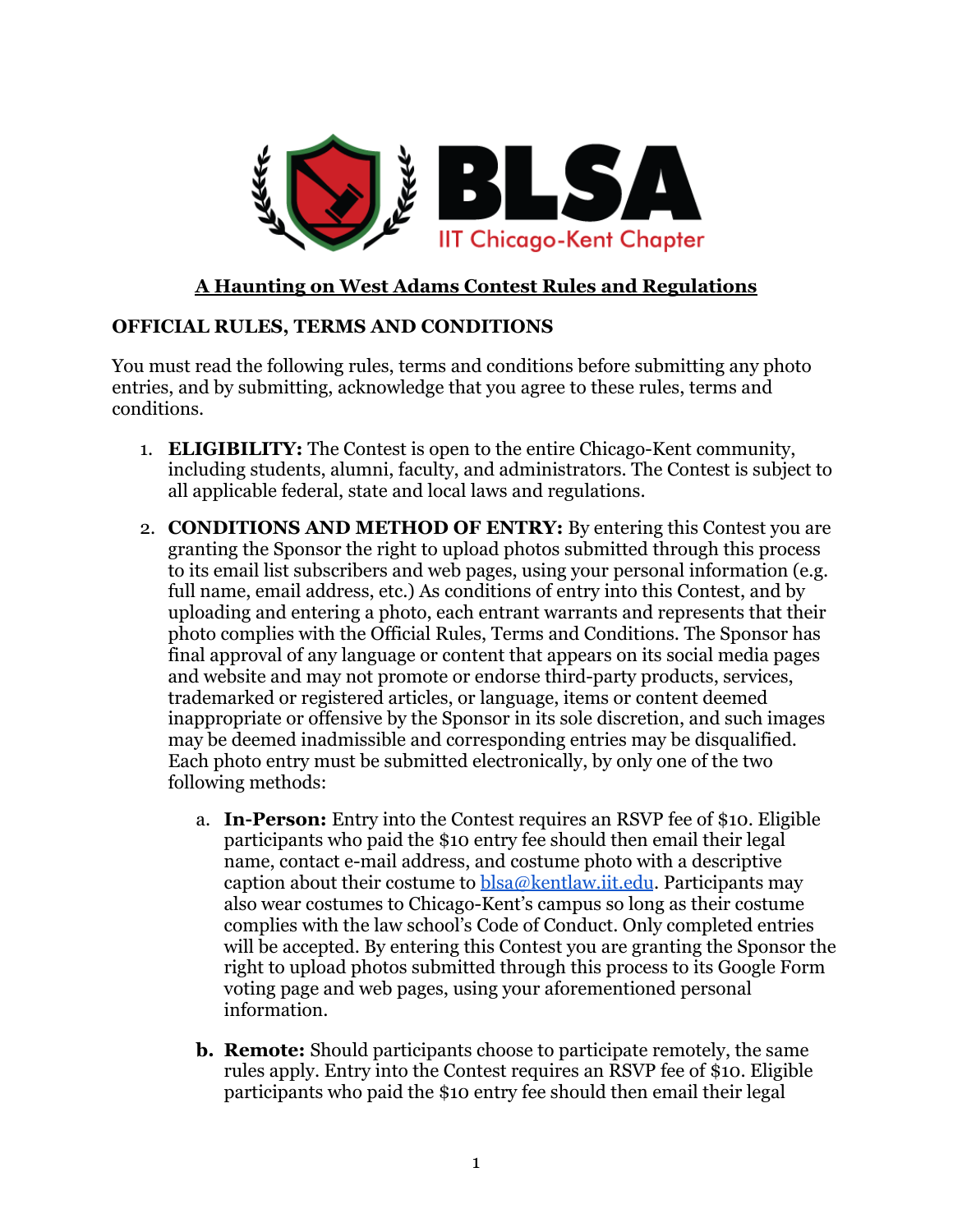name, contact e-mail address, and costume photo with a descriptive caption about their costume to [blsa@kentlaw.iit.edu](mailto:blsa@kentlaw.iit.edu). Only completed entries will be accepted. By entering this Contest you are granting the Sponsor the right to upload photos submitted through this process to its Google Form voting page and web pages, using your aforementioned personal information.

Sponsor is not responsible for lost, late, incomplete, or otherwise misdirected entries that are processed late or incorrectly or are lost due to computer or electronic malfunction or other errors. Online entries must include a valid e-mail address for the entrant. The Sponsor and their Related Entities and assigns are not responsible for any problems or technical, hardware, or software malfunctions of any telephone network or telephone lines, failed, incorrect, inaccurate, incomplete, garbled, or delayed electronic communications whether caused by the sender or by any of the equipment or programming associated with or utilized in this Contest, computer online systems, servers or providers, computer equipment, software, failure of any email or entry to be received by the Sponsor due to technical problems, human error or traffic congestion, unavailable network connections on the Internet or at any website, or any combination thereof, including any injury or damage to participant's or any other person's computer relating to or resulting from participating in this Contest or downloading any materials in this Contest. All entries become the property of the Sponsor and will not be acknowledged or returned. Sponsor reserves the right to, in its sole discretion, cancel, modify or suspend any portion of this Contest (or the entire Contest) should any computer virus, bugs or other technical difficulties, or other causes beyond the control of the Sponsor corrupt the administration, security or proper play of the Contest.

- 3. **ELIGIBILITY AND JUDGING:** Images will be judged on voters' subjective understanding of creativity, composition, and acceptable standards of costume design. The voters are members of the Chicago-Kent community as defined above. For example, those individuals who are subscribed to the BLSA and SBA emailing list. Voting will be conducted using a Google Form. All decisions made by the voters are final.
- 4. **CONTEST PERIOD:** Online entries can be uploaded starting 12:00 a.m. CDT on Monday, October 25th, 2021. The deadline for submitting entries is 11:59 p.m. CDT on Wednesday, October 27th, 2021. Voting will begin Thursday, October 28th, 2021 at 9:00 a.m. CDT and conclude on Friday, October 29th at 11:00 p.m. CDT. Subsequently, the winners will be announced on Monday, November 1st, 2021 and winners may collect their prizes from BLSA the same day.
- 5. **CLAIMING PRIZES/RELEASES:** Winners will be required to execute and return a W-9 Form and any additional documents that may be required by the Sponsor, within seven (7) days of notification. Each winner must return the completed and signed W-9 form to Ramona Lewis in the Office of Finance and Administration via email. The W-9 Form must be encrypted and password protected using the student's last name (lowercase) and the last 4 digits of your C-K identification, if application. If selected potential prize winner fails to comply with the Official Rules and/or to submit required documentation within the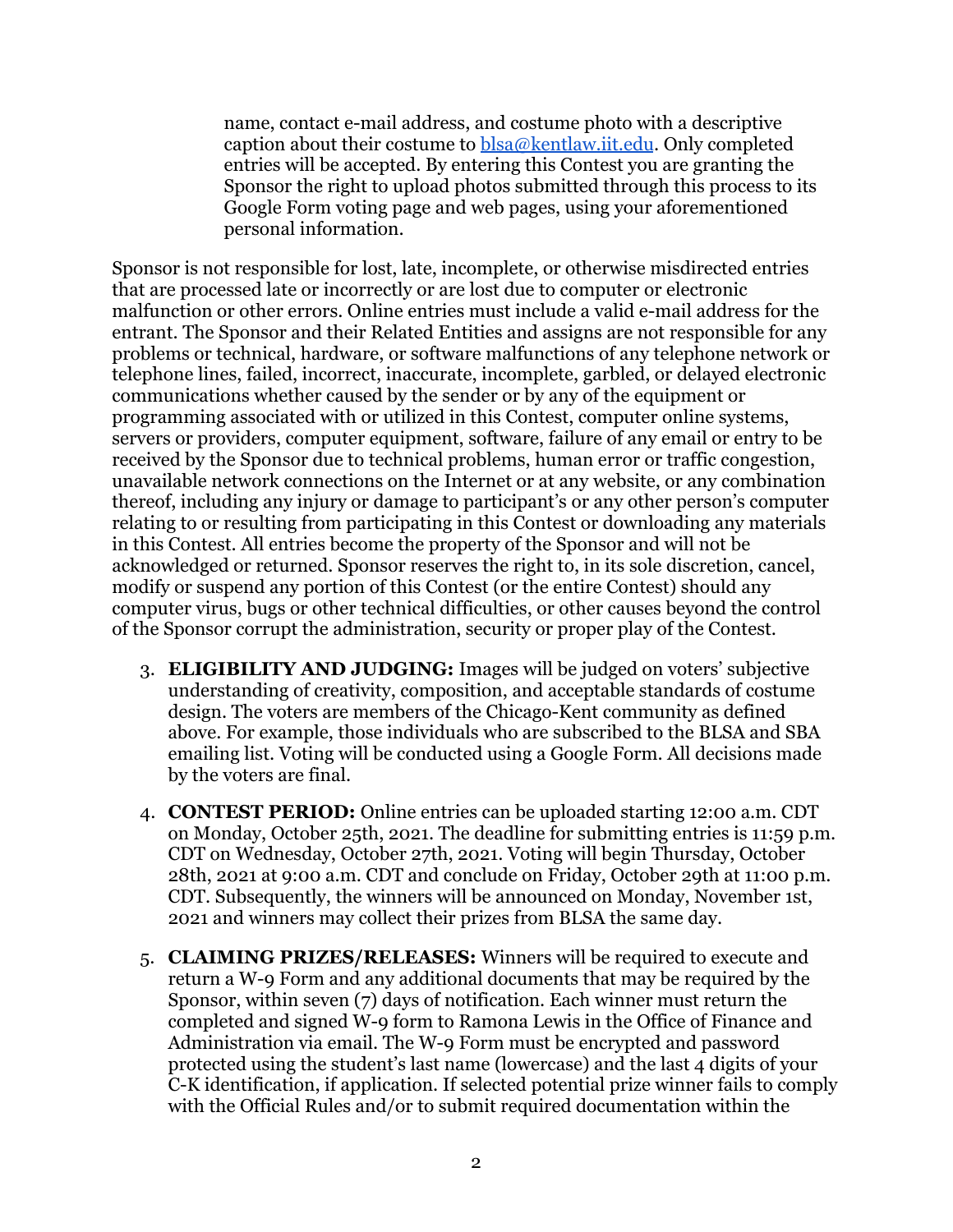designated period, or the Prize is undeliverable, the winner will be disqualified and the Prize will be awarded to an alternate winner. The Prize will be awarded provided a sufficient number of eligible entries are received and properly claimed. Eligibility, age, and claims made by Prize Winner are subject to verification. Prize(s) will be sent to verified Winner(s) via email.

- 6. **PRIZES AND WINNING PHOTOS:** Voters will select the top 3 best costumes. One (1) First Place Winner, one (1) Second Place Winner, and one (1) Third Place Winner will be determined by online voting through the Sponsor provided Google Form. Distribution of the prizes may be subject to verification of an affidavit of eligibility and a liability and publicity release by the winning entrants. No substitution of prizes is offered, except at the sole discretion of the Sponsor. Prizes are non-transferable. All winners are solely responsible for any state and federal taxes on their Prize. The First Place Winner will receive a \$100 university check, the Second Place Winner will receive a \$50 university check, and the Third Place Winner will receive a Fremont Brunch Certificate valued at \$75. The Fremont Brunch Certificate may only be redeemed at Fremont's Chicago Restaurant located at 15 West Illinois Street, Chicago, Illinois 60654. In the event of a tie between two or more contestants, the Prize will be divided equally among those who win the same title. Any difference between the actual value and the ARV will not be awarded. Only one prize will be awarded per photo entry. Prize Winners are solely responsible for all federal, state, and local taxes on the prize, and all other expenses, costs, or fees associated with the acceptance and/or use of any prize are the sole responsibility of the winner. No substitution, cash redemption, assignment, or transfer of any prize is permitted, but the Sponsor reserves the right to substitute a prize of equal or greater value in the event that an offered prize is unavailable for any reason. The Prize Winner must supply the Sponsor with their social security number for tax purposes. If the Prize Winner notification or Prize is returned as undeliverable, the Prize Winner is ineligible, or the Prize Winner declines a Prize, an alternate winner will be selected from among all remaining entries. If your photo entry is selected as one of the three Winners, you grant the Sponsor a non-exclusive right to use your personal information in connection with the A Haunting on West Adams Halloween Contest, promotions, and other publications and broadcasts and to publish the photos submitted for the Sponsor's promotional and advertising purposes in any format or medium, including but not limited to the website, publications, and presentations, such as newsletters, annual reports, brochures, public service announcements, displays, mailings, invitations and paid or unpaid print and broadcast advertising associated with Chicago-Kent College of Law.
- 7. **LEGAL CONDITIONS:** By entering this Contest, you agree to indemnify, defend and hold harmless the Sponsor and Related Entities from any and all third party liability for any injuries, loss, claim, action, demand, or damage of any kind arising from or in connection with the competition (collectively, "Losses"), including without limitation any third party claim for copyright infringement or a violation of an individual's right to privacy and/or publicity right. The Contest shall be construed and evaluated according to the laws of the United States and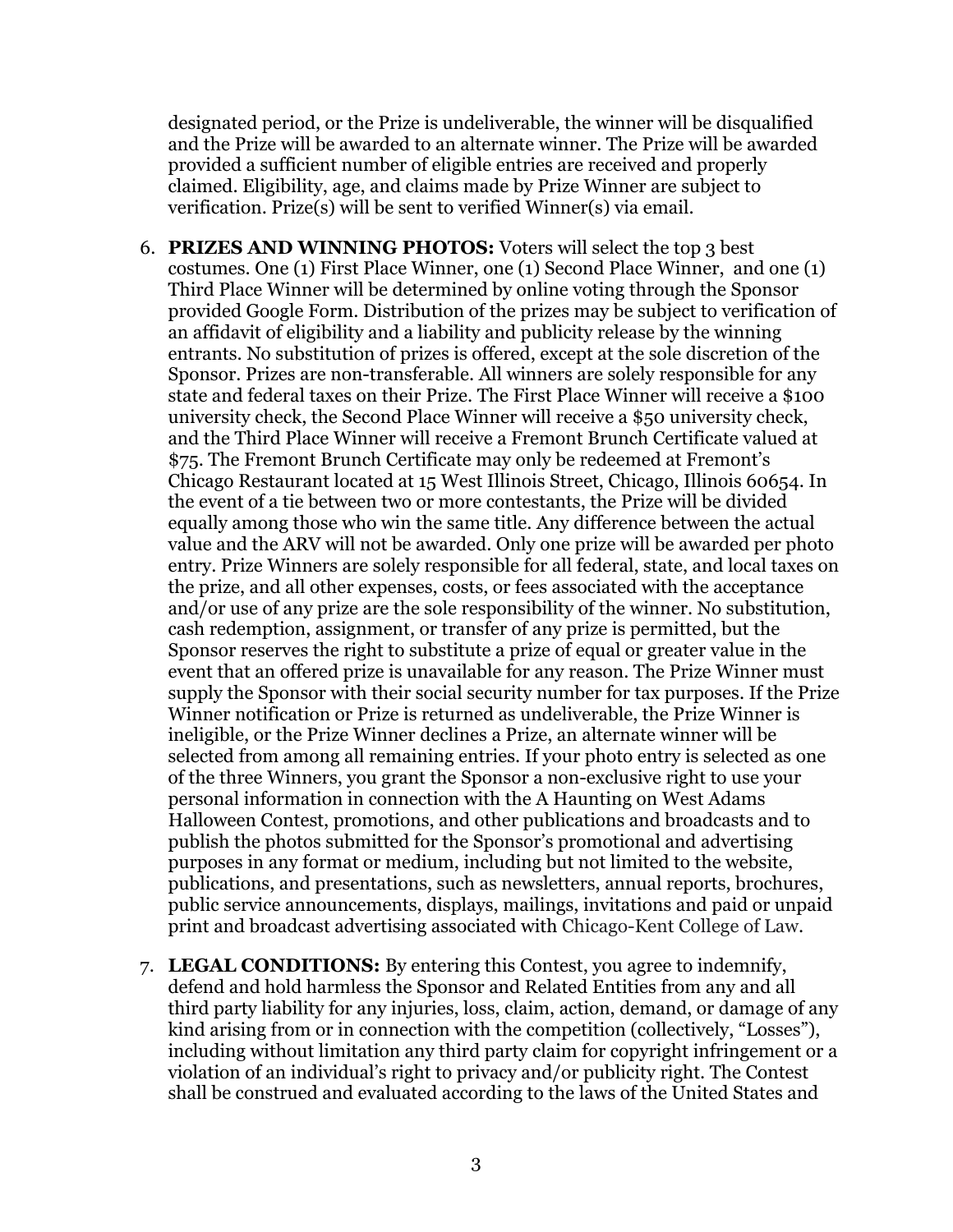applicable state and local laws. The Contest is void where prohibited by law. Each entrant in the Contest ("Entrant") is responsible for ensuring that they have the right to submit the photos that they submit to the Contest per these rules. You agree that any and all disputes that cannot be resolved through The Law School Discipline Tribunal, and causes of action arising out of or connected with this Contest, shall be resolved individually, without resort to any form of class action, before a court of competent jurisdiction located in Chicago, Illinois, which court shall apply the laws of the State of Illinois without regard for rules of conflicts of law. IN ANY SUCH DISPUTE, PARTICIPANT SHALL NOT BE ENTITLED TO ANY PUNITIVE, SPECIAL, INDIRECT, INCIDENTAL OR CONSEQUENTIAL DAMAGES, INCLUDING WITHOUT LIMITATION ATTORNEYS' FEES, OR ANY DAMAGES OTHER THAN PARTICIPANT'S ACTUAL OUT-OF-POCKET EXPENSES (IF ANY) ASSOCIATED WITH PARTICIPATING IN THE CONTEST. YOU HEREBY WAIVE ANY RIGHTS TO HAVE DAMAGES MULTIPLIED OR INCREASED. The Contest and the Sponsor's website are provided "as is" without warranty of any kind, either express or implied.

Sponsor is not responsible for any problems or technical malfunctions of any telephone network or telephone lines, computer on-line systems, servers, or providers, computer equipment, software, failure of any e-mail or entry to be received by the Sponsor due to technical problems, human error or traffic congestion on the Internet or at any website, or any combination thereof, including any injury or damage to participant's or any other person's computer relating to or resulting from participating in this Contest or downloading any materials in this contest. Sponsor is not responsible for any incorrect or inaccurate information, whether caused by website users or by any equipment or programming associated with or utilized in the photo competition, or by any technical or human error that may occur in the processing of submissions to the photo competition, including but not limited to any misprints or typographical errors or distortions of any photo image. The Sponsor assumes no responsibility for any error, omission, interruption, deletion, defect, delay in operation or transmission, communications line failure, theft or destruction or unauthorized access to, or alteration of, entries. The Sponsor is not responsible for any problems or technical malfunction of any telephone network or lines, computer equipment, servers, providers, computer online systems, software, failure of email on account of technical problems or traffic congestion on the Internet or at any website, or for any other cause, including injury or damage to participant's or to any other person's computer related to or resulting from participating or uploading images or information in the photo contest.

CAUTION: ANY ATTEMPT TO DELIBERATELY DAMAGE ANY WEBSITE OR UNDERMINE THE LEGITIMATE OPERATION OF THE CONTEST IS A VIOLATION OF CRIMINAL AND CIVIL LAWS AND SHOULD SUCH AN ATTEMPT BE MADE, THE SPONSOR RESERVES THE RIGHT TO SEEK DAMAGES OR OTHER REMEDIES FROM ANY SUCH PERSON(S) RESPONSIBLE FOR THE ATTEMPT TO THE FULLEST EXTENT PERMITTED BY LAW. In the event of a dispute as to the identity or eligibility of a winner based on an e-mail address of record at the time of the Contest Period, the winning entry will be declared made by the "Authorized Account Holder '' of the e-mail address submitted at time of entry. "Authorized Account Holder'' is defined